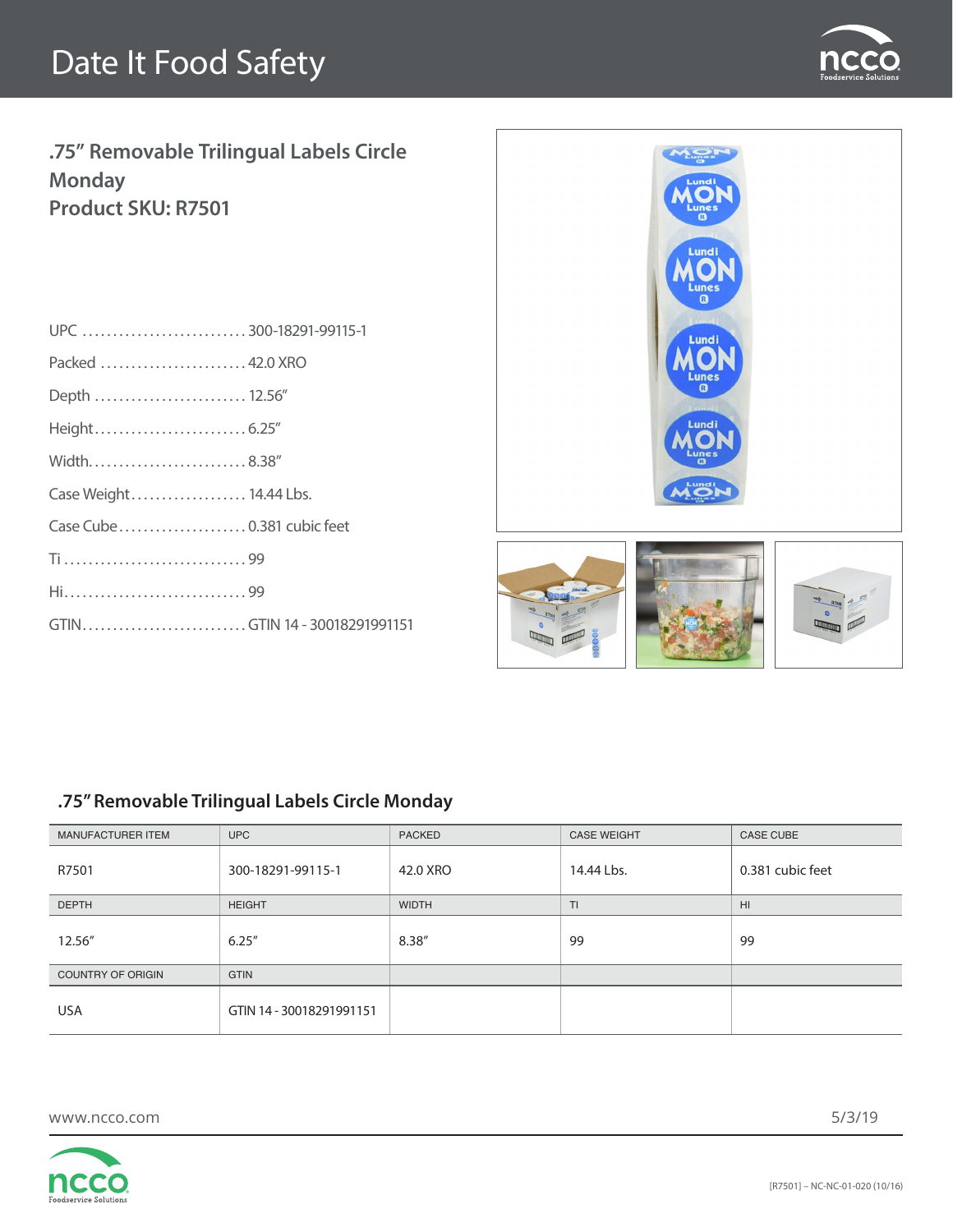

**.75" Removable Trilingual Labels Circle Tuesday Product SKU: R7502**

| UPC 300-18291-99116-8        |  |
|------------------------------|--|
| Packed  42.0 XRO             |  |
| Depth  12.56"                |  |
|                              |  |
| Width8.38"                   |  |
| Case Weight 14.44 Lbs.       |  |
| Case Cube  0.381 cubic feet  |  |
|                              |  |
|                              |  |
| GTINGTIN 14 - 30018291991168 |  |
|                              |  |



#### **.75" Removable Trilingual Labels Circle Tuesday**

| MANUFACTURER ITEM        | <b>UPC</b>               | <b>PACKED</b> | <b>CASE WEIGHT</b> | <b>CASE CUBE</b> |
|--------------------------|--------------------------|---------------|--------------------|------------------|
| R7502                    | 300-18291-99116-8        | 42.0 XRO      | 14.44 Lbs.         | 0.381 cubic feet |
| <b>DEPTH</b>             | <b>HEIGHT</b>            | <b>WIDTH</b>  | T <sub>1</sub>     | H <sub>II</sub>  |
| 12.56"                   | 6.25''                   | 8.38"         | 99                 | 99               |
| <b>COUNTRY OF ORIGIN</b> | <b>GTIN</b>              |               |                    |                  |
| <b>USA</b>               | GTIN 14 - 30018291991168 |               |                    |                  |

www.ncco.com

5/3/19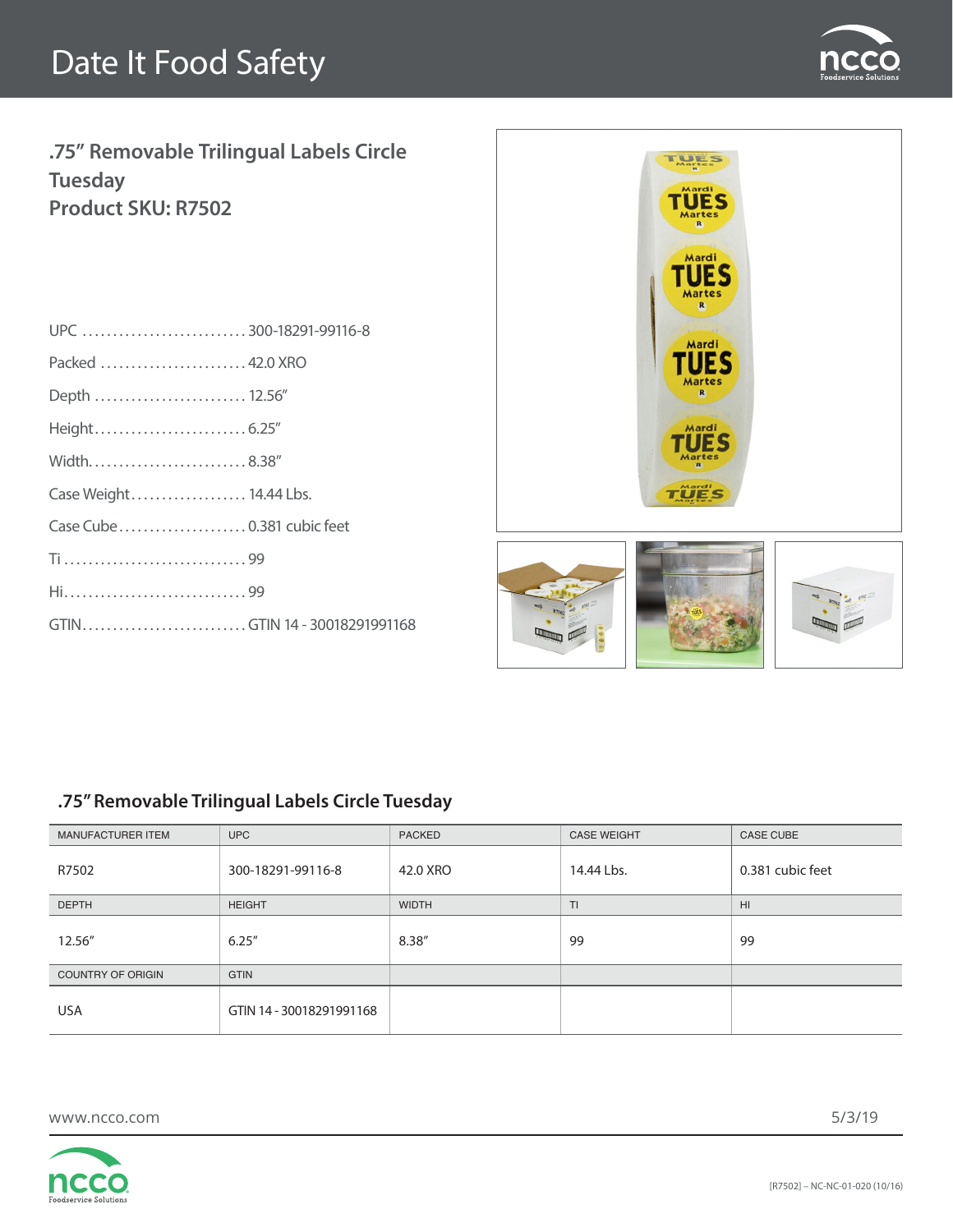

**.75" Removable Trilingual Labels Circle Wednesday Product SKU: R7503**

| UPC 300-18291-99117-5        |  |
|------------------------------|--|
| Packed  42.0 XRO             |  |
| Depth  12.56"                |  |
|                              |  |
| Width8.38"                   |  |
| Case Weight 14.44 Lbs.       |  |
|                              |  |
|                              |  |
|                              |  |
| GTINGTIN 14 - 30018291991175 |  |
|                              |  |



### **.75" Removable Trilingual Labels Circle Wednesday**

| <b>MANUFACTURER ITEM</b> | <b>UPC</b>               | <b>PACKED</b> | <b>CASE WEIGHT</b> | <b>CASE CUBE</b> |
|--------------------------|--------------------------|---------------|--------------------|------------------|
| R7503                    | 300-18291-99117-5        | 42.0 XRO      | 14.44 Lbs.         | 0.381 cubic feet |
| <b>DEPTH</b>             | <b>HEIGHT</b>            | <b>WIDTH</b>  | T <sub>1</sub>     | H <sub>II</sub>  |
| 12.56"                   | 6.25''                   | 8.38"         | 99                 | 99               |
| <b>COUNTRY OF ORIGIN</b> | <b>GTIN</b>              |               |                    |                  |
| <b>USA</b>               | GTIN 14 - 30018291991175 |               |                    |                  |

www.ncco.com

5/3/19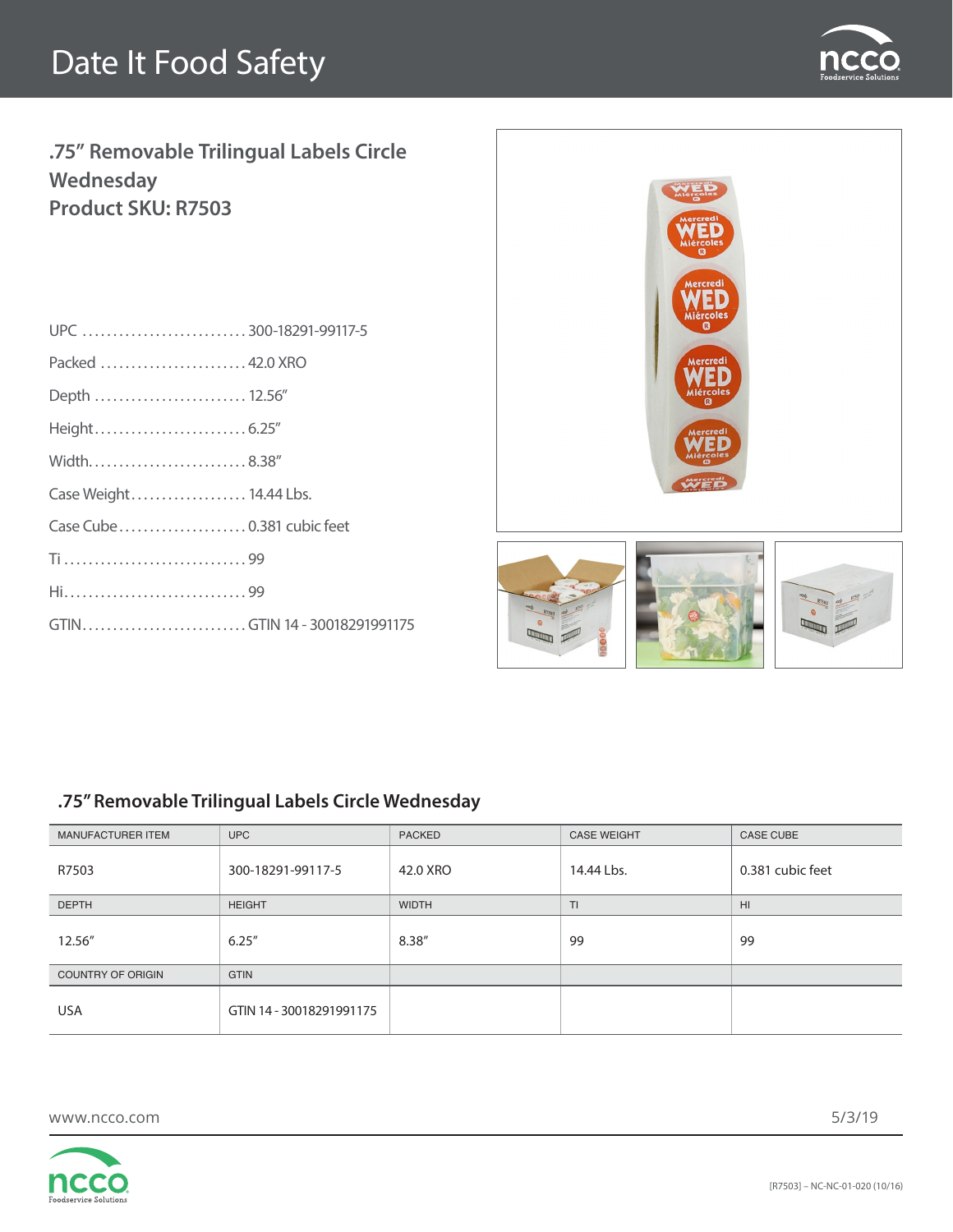

**.75" Removable Trilingual Labels Circle Thursday Product SKU: R7504**

| UPC 300-18291-99118-2        |  |
|------------------------------|--|
| Packed  42.0 XRO             |  |
| Depth  12.56"                |  |
|                              |  |
| Width8.38"                   |  |
| Case Weight 14.44 Lbs.       |  |
|                              |  |
|                              |  |
|                              |  |
| GTINGTIN 14 - 30018291991182 |  |
|                              |  |



### **.75" Removable Trilingual Labels Circle Thursday**

| <b>MANUFACTURER ITEM</b> | <b>UPC</b>               | <b>PACKED</b> | <b>CASE WEIGHT</b> | <b>CASE CUBE</b> |
|--------------------------|--------------------------|---------------|--------------------|------------------|
| R7504                    | 300-18291-99118-2        | 42.0 XRO      | 14.44 Lbs.         | 0.381 cubic feet |
| <b>DEPTH</b>             | <b>HEIGHT</b>            | <b>WIDTH</b>  | T <sub>1</sub>     | H <sub>II</sub>  |
| 12.56"                   | 6.25''                   | 8.38"         | 99                 | 99               |
| <b>COUNTRY OF ORIGIN</b> | <b>GTIN</b>              |               |                    |                  |
| <b>USA</b>               | GTIN 14 - 30018291991182 |               |                    |                  |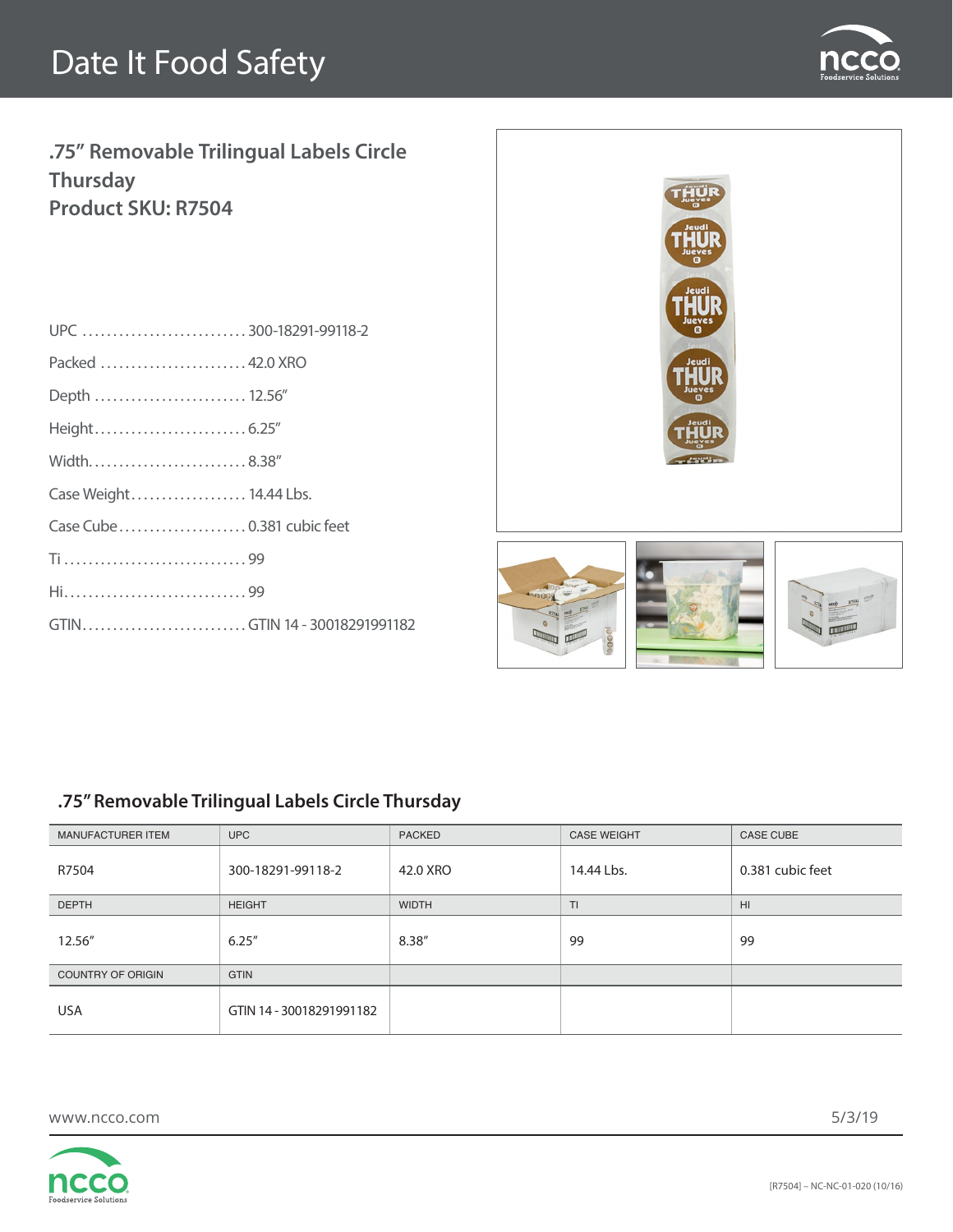

**.75" Removable Trilingual Labels Circle Friday Product SKU: R7505**

| UPC 300-18291-99119-9        |  |
|------------------------------|--|
| Packed  42.0 XRO             |  |
| Depth  12.56"                |  |
|                              |  |
| Width8.38"                   |  |
| Case Weight 14.44 Lbs.       |  |
| Case Cube  0.381 cubic feet  |  |
|                              |  |
|                              |  |
| GTINGTIN 14 - 30018291991199 |  |
|                              |  |



### **.75" Removable Trilingual Labels Circle Friday**

| MANUFACTURER ITEM        | <b>UPC</b>               | <b>PACKED</b> | <b>CASE WEIGHT</b> | <b>CASE CUBE</b> |
|--------------------------|--------------------------|---------------|--------------------|------------------|
| R7505                    | 300-18291-99119-9        | 42.0 XRO      | 14.44 Lbs.         | 0.381 cubic feet |
| <b>DEPTH</b>             | <b>HEIGHT</b>            | <b>WIDTH</b>  | T <sub>1</sub>     | H <sub>II</sub>  |
| 12.56"                   | 6.25''                   | 8.38"         | 99                 | 99               |
| <b>COUNTRY OF ORIGIN</b> | <b>GTIN</b>              |               |                    |                  |
| <b>USA</b>               | GTIN 14 - 30018291991199 |               |                    |                  |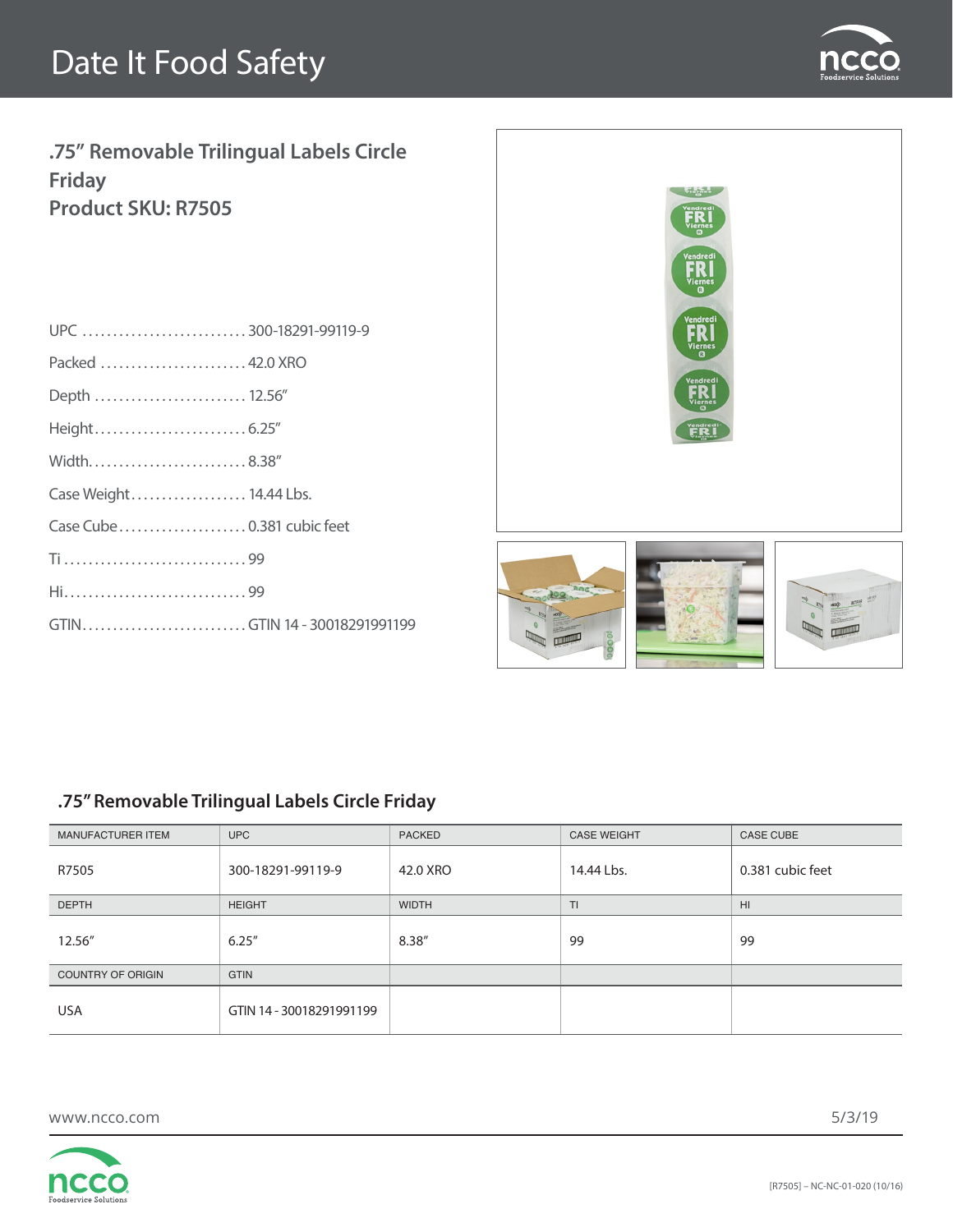

**.75" Removable Trilingual Labels Circle Saturday Product SKU: R7506**

| UPC300-18291-99120-5         |  |
|------------------------------|--|
| Packed  42.0 XRO             |  |
| Depth  12.56"                |  |
|                              |  |
| Width8.38"                   |  |
| Case Weight 14.44 Lbs.       |  |
|                              |  |
|                              |  |
| Hi99                         |  |
| GTINGTIN 14 - 30018291991205 |  |
|                              |  |



### **.75" Removable Trilingual Labels Circle Saturday**

| MANUFACTURER ITEM        | <b>UPC</b>               | <b>PACKED</b> | <b>CASE WEIGHT</b> | <b>CASE CUBE</b> |
|--------------------------|--------------------------|---------------|--------------------|------------------|
| R7506                    | 300-18291-99120-5        | 42.0 XRO      | 14.44 Lbs.         | 0.381 cubic feet |
| <b>DEPTH</b>             | <b>HEIGHT</b>            | <b>WIDTH</b>  | T <sub>1</sub>     | H <sub>II</sub>  |
| 12.56"                   | 6.25''                   | 8.38"         | 99                 | 99               |
| <b>COUNTRY OF ORIGIN</b> | <b>GTIN</b>              |               |                    |                  |
| <b>USA</b>               | GTIN 14 - 30018291991205 |               |                    |                  |